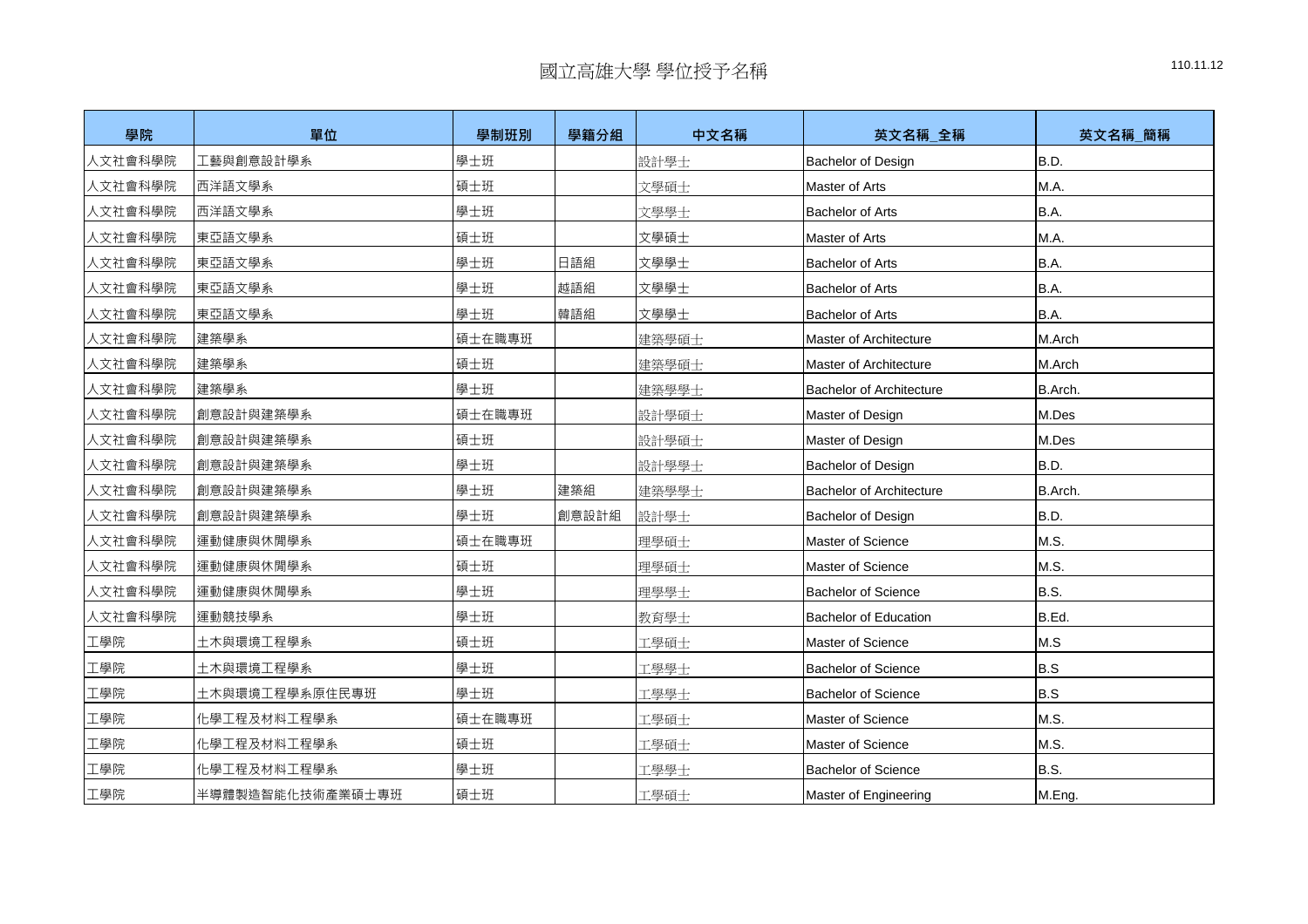| 工學院 | 資訊工程學系         | 碩士在職專班   | [學碩士  | <b>Master of Engineering</b>   | M.Eng.      |
|-----|----------------|----------|-------|--------------------------------|-------------|
| 工學院 | 資訊工程學系         | 碩士班      | Ⅰ學碩士  | <b>Master of Engineering</b>   | M.Eng.      |
| 工學院 | 資訊工程學系         | 學士班      | 工學學士  | <b>Bachelor of Engineering</b> | B.Eng.      |
| 工學院 | 電子構裝整合技術產業碩士專班 | 碩士班      | 工學碩士  | <b>Master of Engineering</b>   | M.Eng.      |
| 工學院 | 電機工程學系         | 博士班      | 工學博士  | Doctor of Philosoph            | Ph.D        |
| 工學院 | 電機工程學系         | 碩士在職專班   | 工學碩士  | Master of Science              | M.S.        |
| 工學院 | 電機工程學系         | 碩士班      | 工學碩士  | Master of Science              | M.S.        |
| 工學院 | 電機工程學系         | 學士班      | 工學學士  | <b>Bachelor of Science</b>     | B.S.        |
| 法學院 | 法律學系           | 碩士在職專班   | 法律學碩士 | Master of Laws                 | LL.M.       |
| 法學院 | 法律學系           | 碩士班      | 法律學碩士 | Master of Laws                 | LL.M.       |
| 法學院 | 法律學系           | 學士班      | 法律學學士 | <b>Bachelor of Laws</b>        | LL.B.       |
| 法學院 | 法學院博士班         | 博士班      | 法律學博士 | Doctor of Philosophy           | Ph.D.       |
| 法學院 | 政治法律學系         | - 年制在職專班 | 法學學士  | <b>Bachelor of Laws</b>        | LL.B.       |
| 法學院 | 政治法律學系         | 碩士在職專班   | 法學碩士  | Master of Laws                 | LL.M.       |
| 法學院 | 政治法律學系         | 碩士班      | 法學碩士  | Master of Laws                 | LL.M.       |
| 法學院 | 政治法律學系         | 學士班      | 法學學士  | <b>Bachelor of Laws</b>        | LL.B.       |
| 法學院 | 財經法律學系         | □年制在職專班  | 法律學學士 | <b>Bachelor of Laws</b>        | LL.B.       |
| 法學院 | 財經法律學系         | 碩士班      | 法律學碩士 | Master of Laws                 | LL.M.       |
| 法學院 | 財經法律學系         | 學士班      | 法律學學士 | <b>Bachelor of Laws</b>        | LL.B.       |
| 理學院 | 生命科學系          | 碩士班      | 理學碩士  | Master of Science              | M.S.        |
| 理學院 | 生命科學系          | 學士班      | 理學學士  | <b>Bachelor of Science</b>     | <b>B.S.</b> |
| 理學院 | 統計學研究所         | 碩士班      | 理學碩士  | Master of Science              | M.S.        |
| 理學院 | 應用化學系          | 碩士班      | 理學碩士  | Master of Science              | M.S.        |
| 理學院 | 應用化學系          | 學士班      | 理學學士  | <b>Bachelor of Science</b>     | B.S.        |
| 理學院 | 應用物理學系         | 碩士班      | 理學碩士  | Master of Science              | M.S.        |
| 理學院 | 應用物理學系         | 學士班      | 理學學士  | <b>Bachelor of Science</b>     | B.S.        |
| 理學院 | 應用科學碩士學位學程     | 碩士班      | 理學碩士  | Master of Science              | M.S.        |